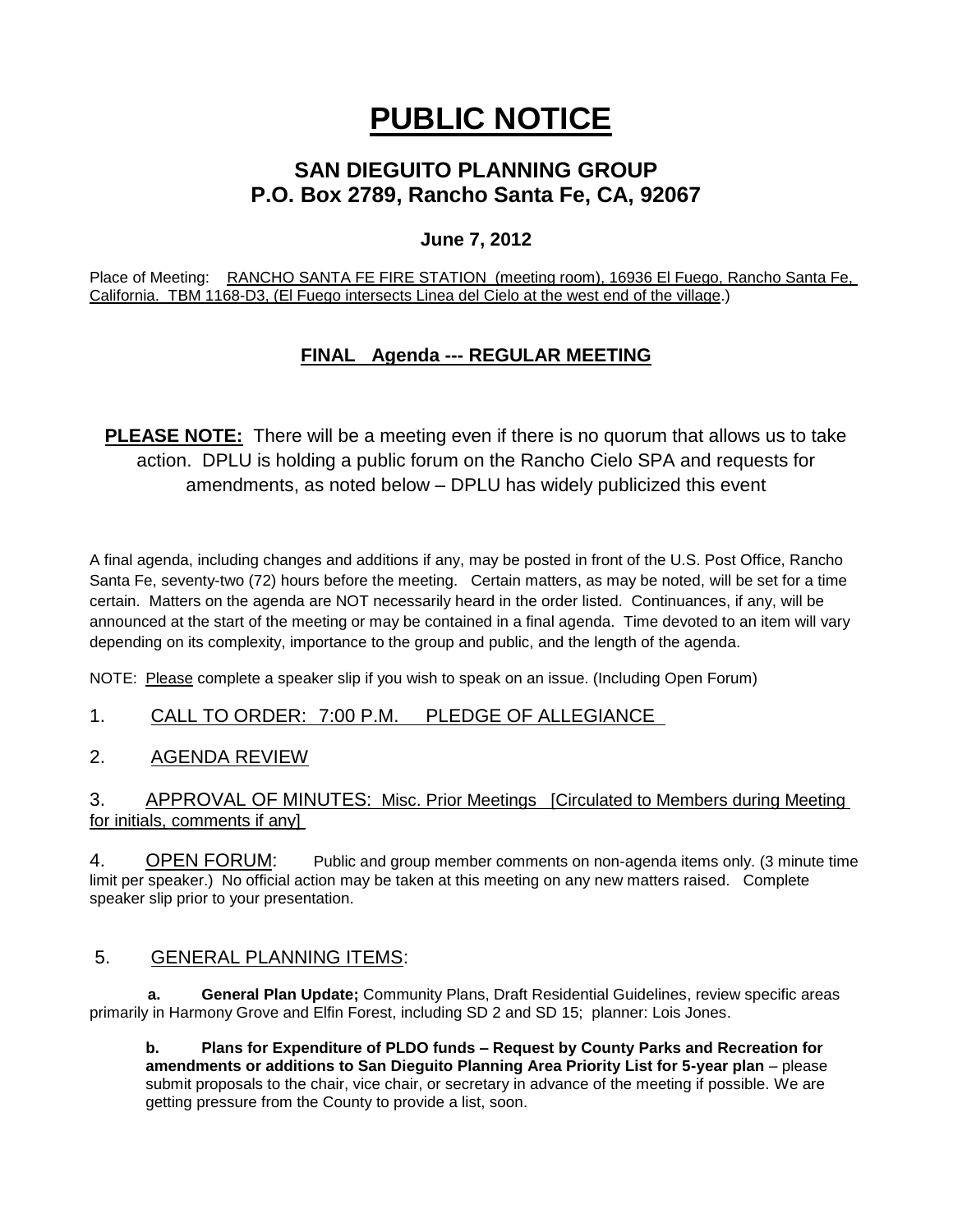#### *c. SPECIAL AGENDA ITEM:*

**Proposed Amendments to the Rancho Cielo SPA to eliminate inconsistencies and permit condo project to be built. Public Forum**

### 6. MAJOR PROJECTS AND LAND USE ITEMS:

**A. 3300-10-037 (P10-037RPL1], REZ 10-004 P 10-037 REZ 10-004 CHINESE BIBLE MUP/REZONE – KIVA 09-0117132 – Santa Fe Valley Chinese Church 16919 Four Gee Road n/o Tallus Glen.** Proposed church in Santa Fe Valley Specific Plan area – 1000 seat main sanctuary, to expand to 1500, with classrooms, offices recreation, school, and ancillary uses. 43 ft. high with two 57 ft. towers; S88 zone to RS-2 zone Applicant contact: Ron Harper, Jr. 858-449-4425 Planner: Bruce Liska

**B. MUP Mod - P95-012W1 (3301-95-012-01) - Verizon Wireless Cell Site at 1790 Rancho Summit Drive,**  Olivenhain Mun. Water District - Project is the installation of new 30kW emergency backup diesel generator with a diesel tank in a new 9' 10" x 11' 2" completely enclosed manufactured generator sound enclosure - Project Contact: John Bitterly (714) 349-5539 / DPLU Planner: Marisa Smith (858) 694-2621 / Planning Group: Don Willis (858) 481-6922

**C. 3813-11-001 [REZ 11-001] – TM 5669 –SPA-11-001, STP 11-014] - Crosby Enclave** apn 267-190-03- 00 s/e corner of Del Dios Hwy and Bing Crosby Boulevard, north side of entry to Crosby Estates – requires rezone from S88/A70/RR to RS7, specific plan amendment, site plan review, and subdivision map; Proposal would increase density from 3 single family residential units to 15 lots with 13 dwelling units on 8 acres, entry from Bing Crosby Blvd. - @ 52% of property below 15% slope, with >40% above 50% slope – minimum net lot size @6300 sq. ft. [@ 0.15 acre] Owner: TOR Investments; Applicant California West Communities – contact Dan Rehm 858-558-4500 Planner: Paul Marks

**D. P 12-006, 3300-12-006 Del Dios Water Tank, Verizon Cellular – 9885 Orange Lane, Del Dios – near Lookout Place - Proposal to attach new power antennas to existing water tank,** new microwave antenna to new 50ft Mono-Broadleaf pole and equipment in 500 square foot equipment enclosure – walls 6 to 9,5 feet high – 5th carrier on site applicant contact Adam Jones 714-357-1398 Planner: Ira Epstein

## 7. REPORTS AND GENERAL DISCUSSION:

DEL DIOS NICOLAS CHRISTENFELD PARKS / TAC/COUNTY PARKS GENERAL PLAN 2020 + COMMUNITY PLAN LOIS JONES SAN DIEGUITO RIVER PARK BRUCE LISKA/CHACO CLOTFELTER 4S RANCH RSF ASSOCIATION LOIS JONES ROADS & TRAFFIC / SANDAG EL CAMINO REAL/VIA DE LA VALLE DON WILLIS ELFIN FOREST DOUG DILL / JACQUELINE ARSIVAUD-

BENJAMIN

#### 8. ADMINISTRATIVE MATTERS:

**A**. Consideration and comments on circulation mail

**B.** Future agenda items and planning

**C.** Adding potential projects to Transnet & PLDO Funds Lists for future votes – no action to be taken, except as noted above.

#### *E. Election of Officers for 2012 - Paul Marks will not be Chair this coming year !!!!!!!!!!!!!!!!!!*